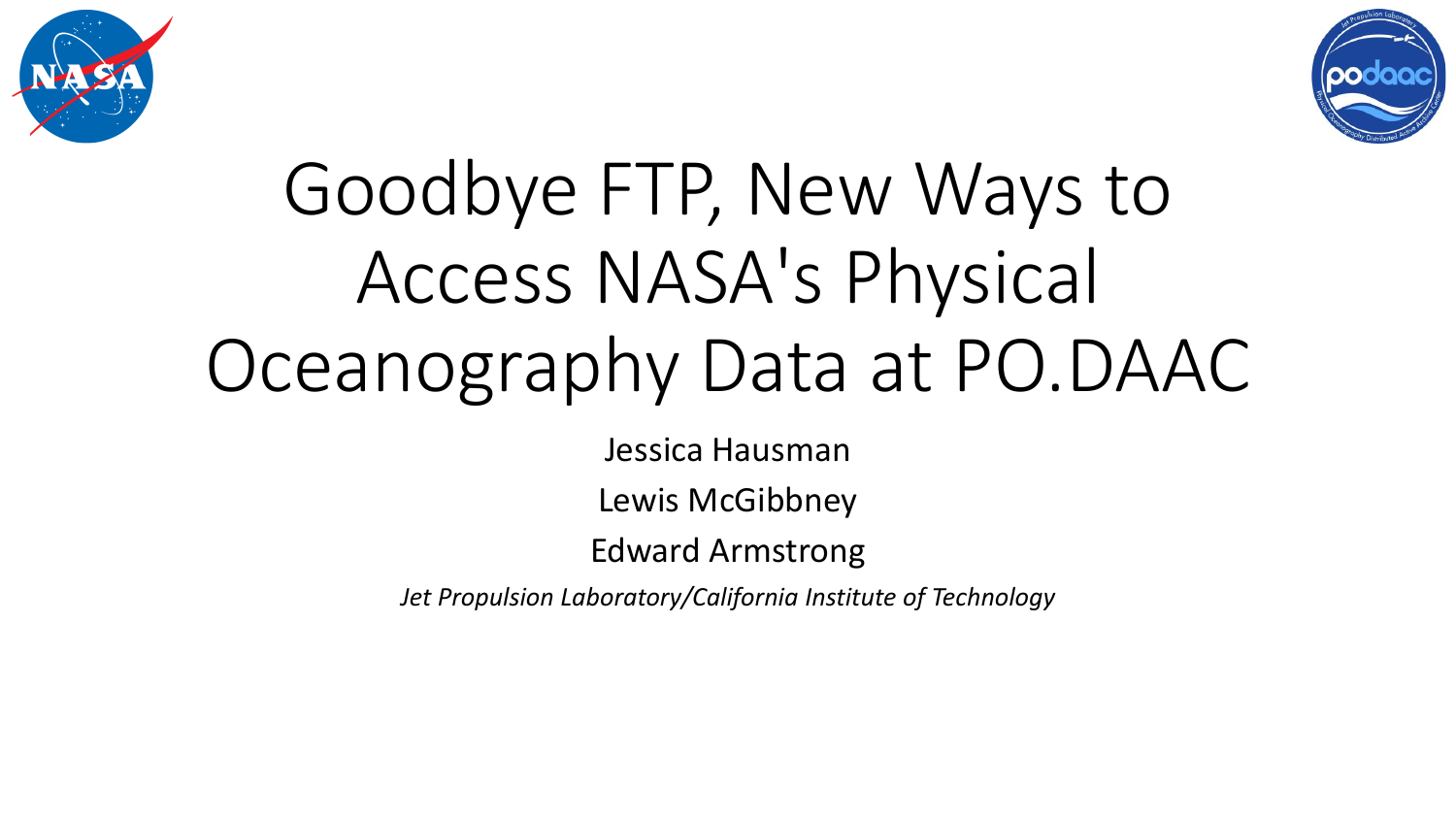#### **Outline**

- FTP Deprecation
- Other ways of accessing data
- Drive
	- EarthData login
	- HTTPS listing vs. FTP
	- Help page
	- Forum
	- Recipes
	- Wget example
	- Mount remote server
	- Download vs. mount
- PODAACPy and Web Services by Lewis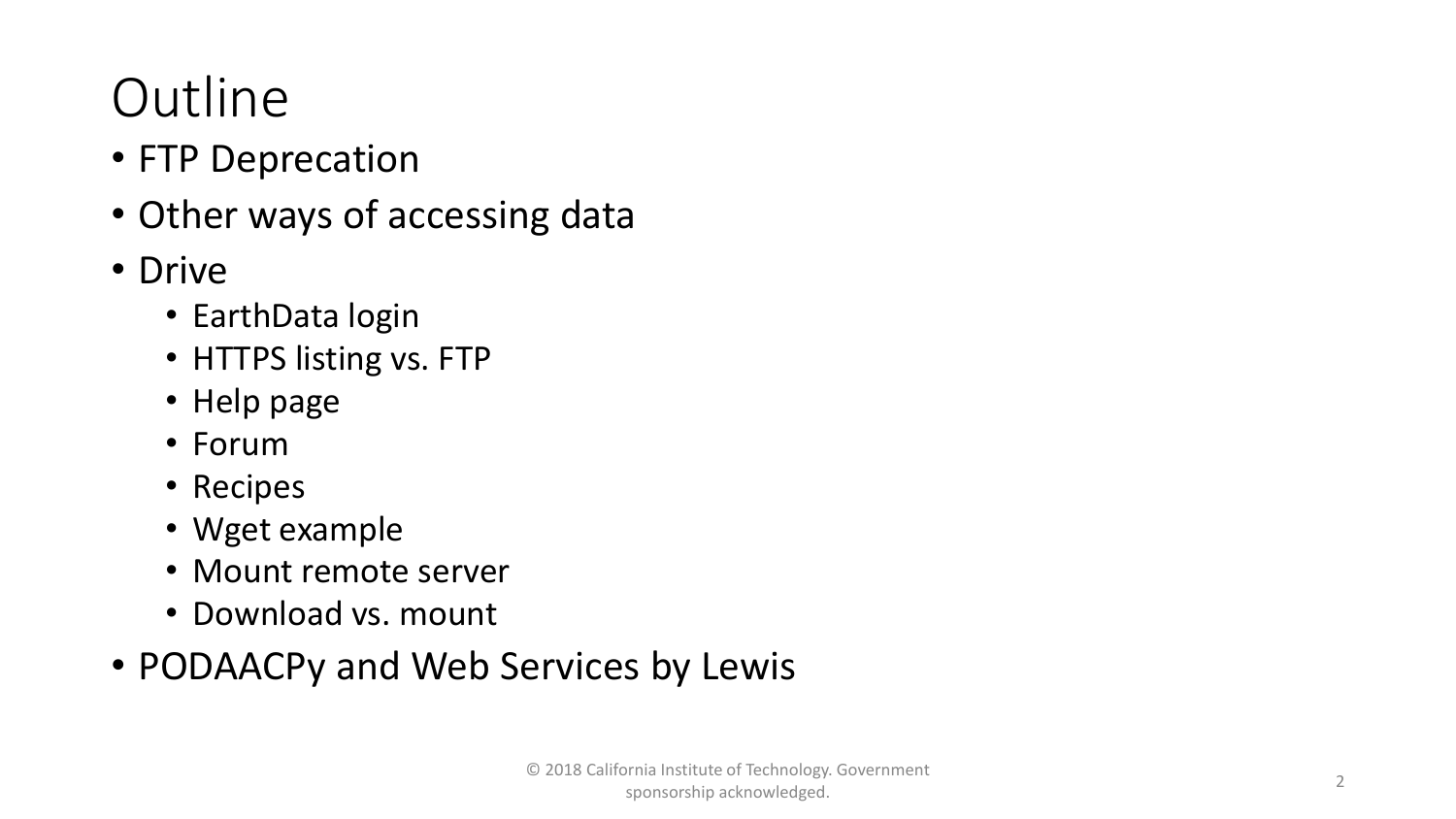#### FTP Deprecation

- NASA is deprecating anonymous FTP
- Poses security issues
- Most PO.DAAC users download data via FTP
- PO.DAAC FTP shut down June 2019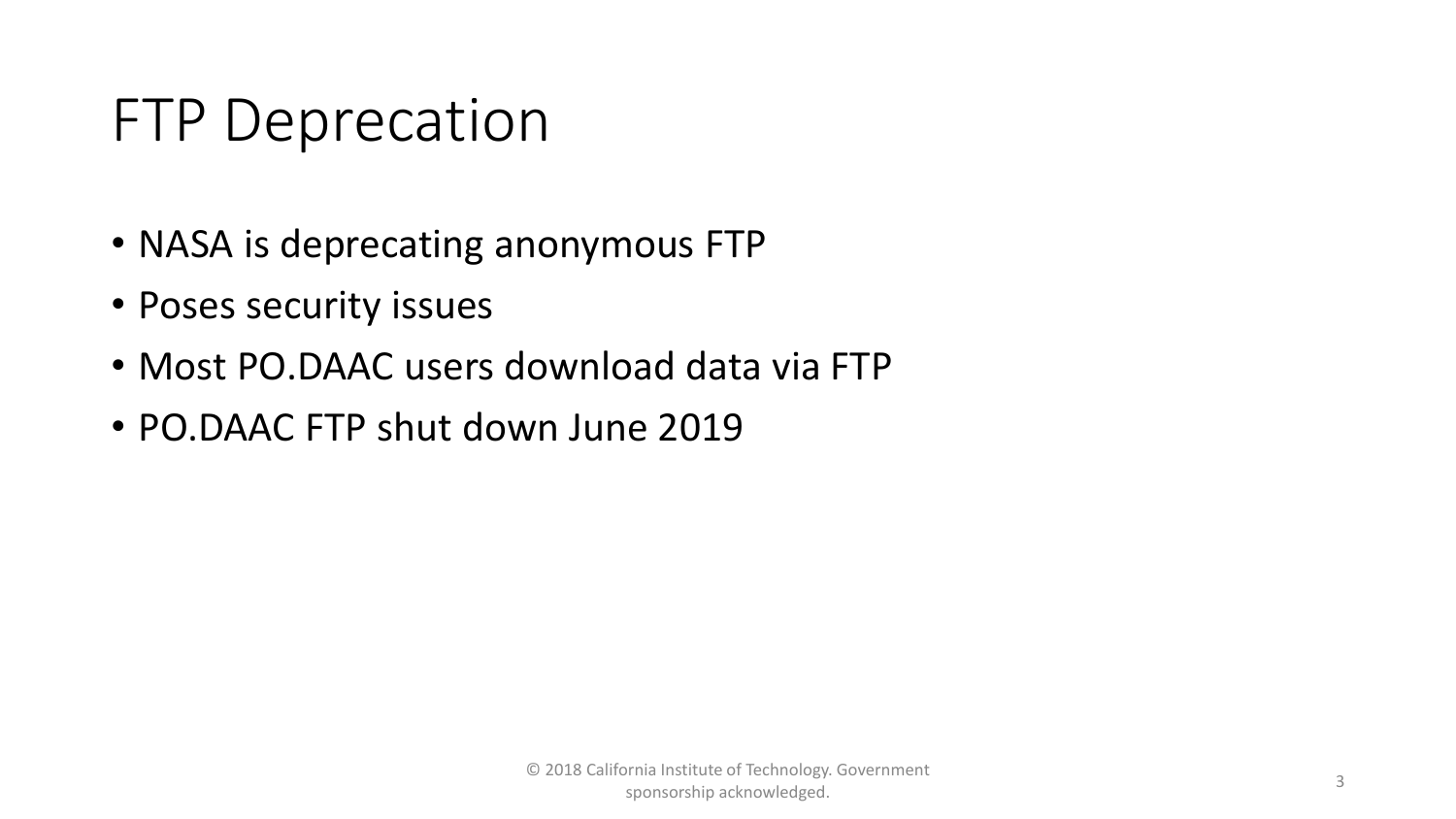## Other ways to access data

- OPeNDAP
	- <https://opendap.jpl.nasa.gov/opendap/>
	- <https://youtu.be/AJQ3m3E8SCY>
	- <https://youtu.be/-dYRmZQVr4c>
- THREDDS
	- [https://thredds.jpl.nasa.gov](https://thredds.jpl.nasa.gov/)
- Web Services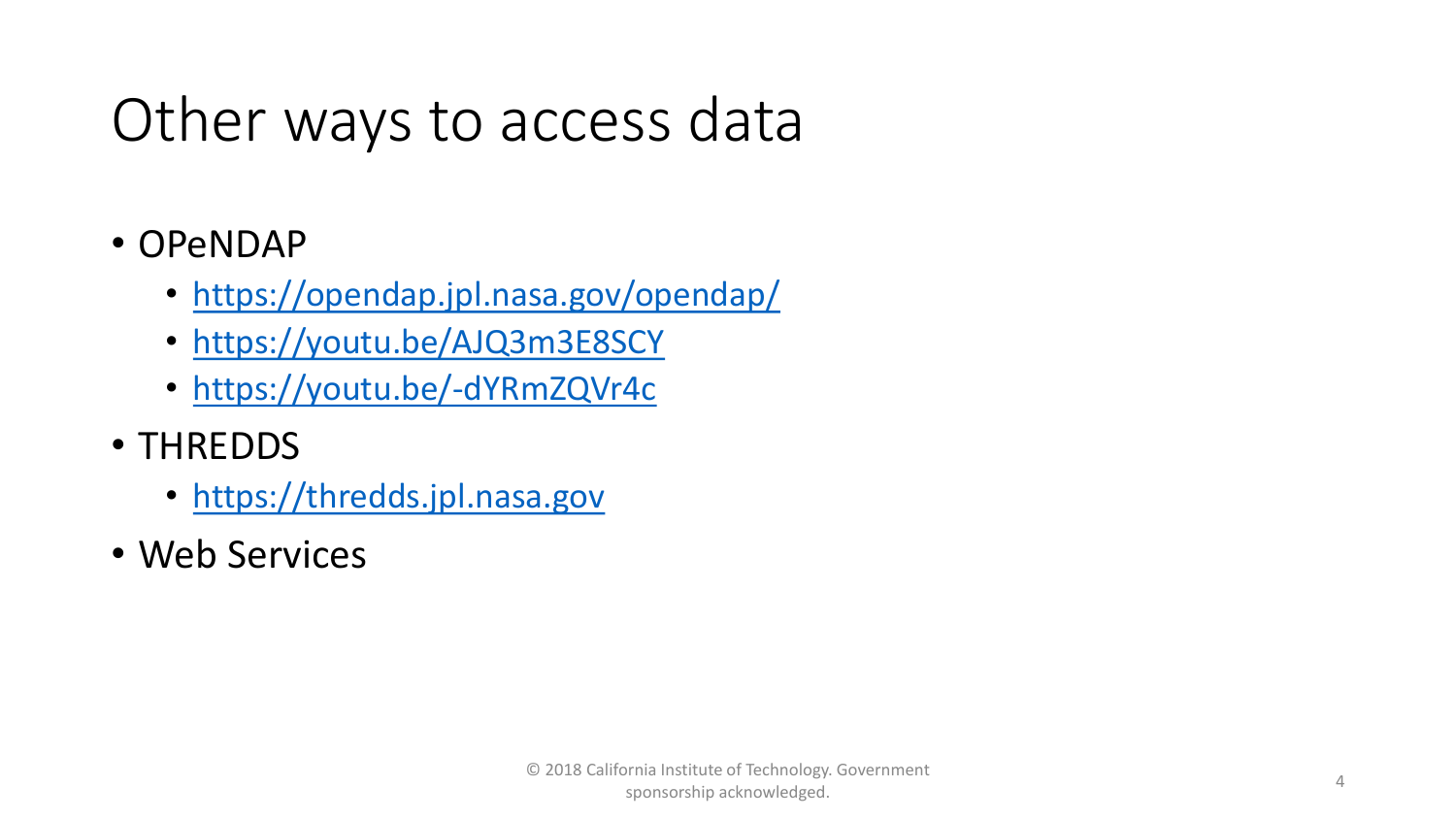### DRIVE

- Access via HTTPS or remote server mount via WebDAV to PO.DAAC data
- WebDAV is an extension of HTTP that allows for remote web access
- Requires EarthData login
	- Same login used across EOSDIS, NASA EarthData and DAACs
	- More customized experience for users
- Similar structure, look and feel as FTP
- Available at other DAACs
- <https://earthdata.nasa.gov/daac-collaboration-on-earthdata-drive>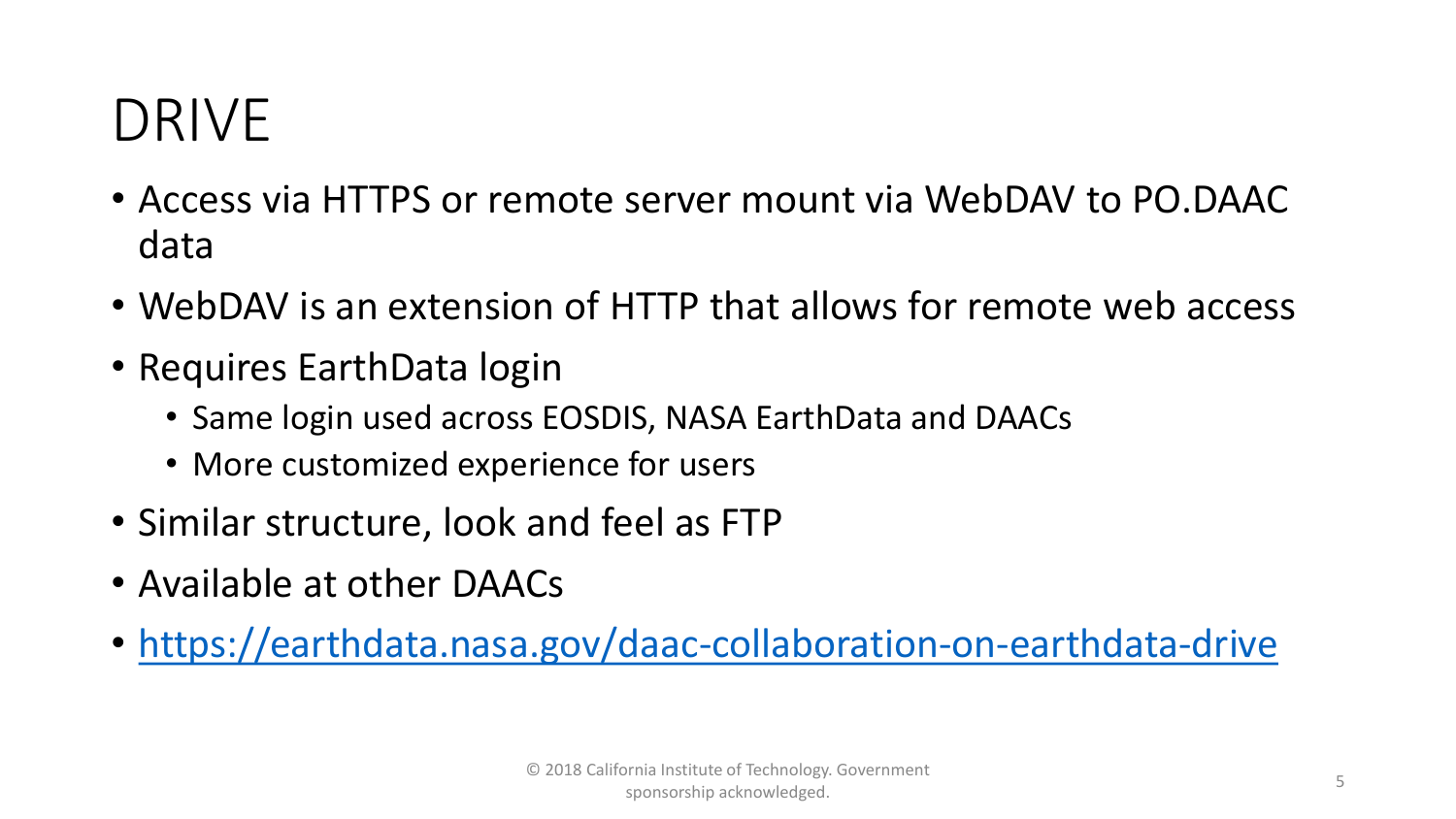- PO.DAAC
	- <https://podaac.jpl.nasa.gov/>
- Drive
	- <https://podaac-tools.jpl.nasa.gov/drive/>
- Help page
	- <https://podaac-tools.jpl.nasa.gov/drive/help>
- Forum
	- [https://podaac.jpl.nasa.gov/drive\\_forum](https://podaac.jpl.nasa.gov/drive_forum)
- Recipes
	- [https://podaac.jpl.nasa.gov/drive\\_recipes](https://podaac.jpl.nasa.gov/drive_recipes)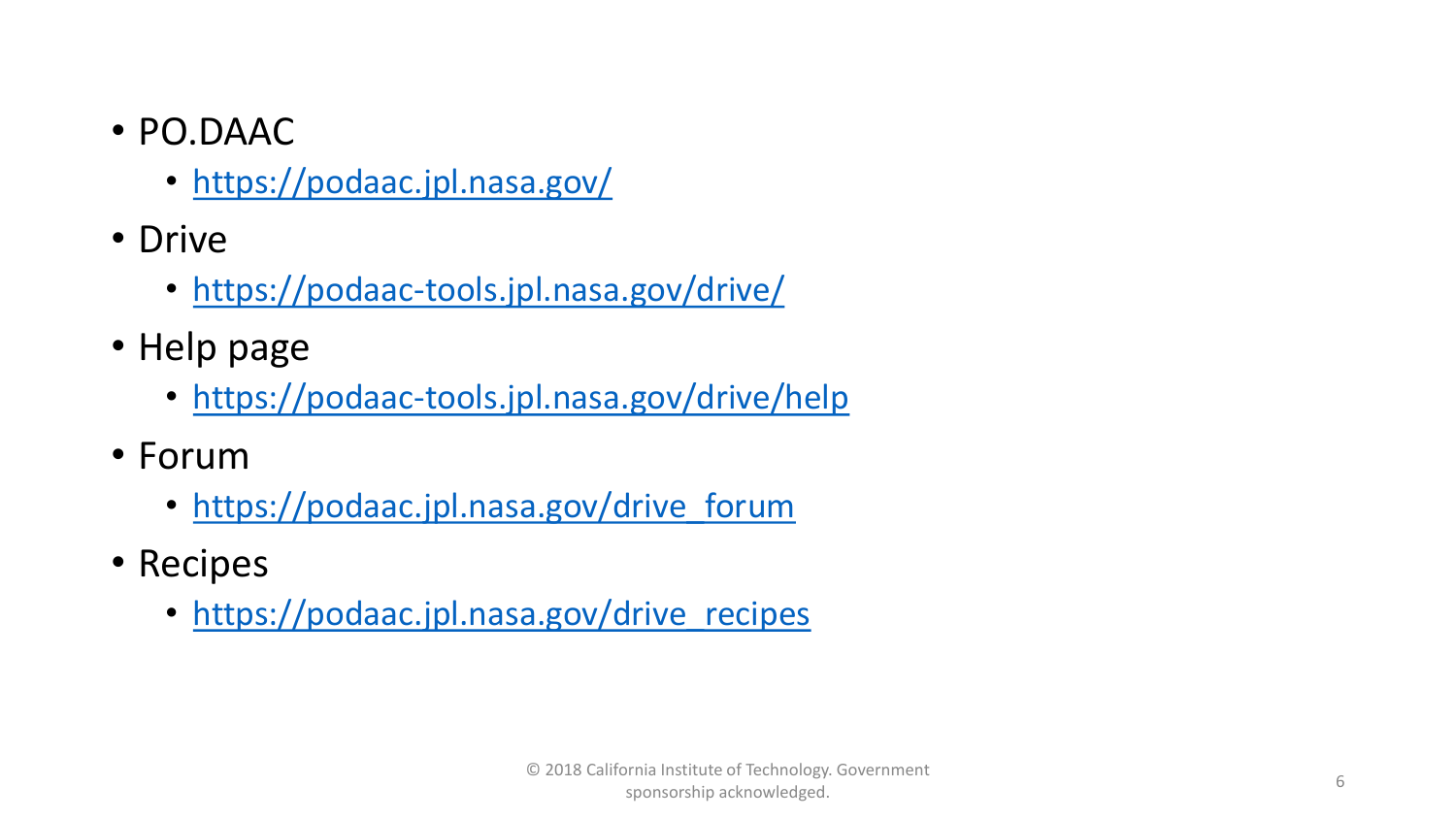Podaacpy; a python utility library for interacting with [NASA JPL's PO.DAAC](https://podaac.jpl.nasa.gov/)

- 1. What is Podaacpy? Where is it developed? Who develops/owns it?
- 2. User and developer documentation
- 3. Podaacpy availability in the Python packaging ecosystem
- 4. Examples using Jupyter Notebook
- 5. Conclusion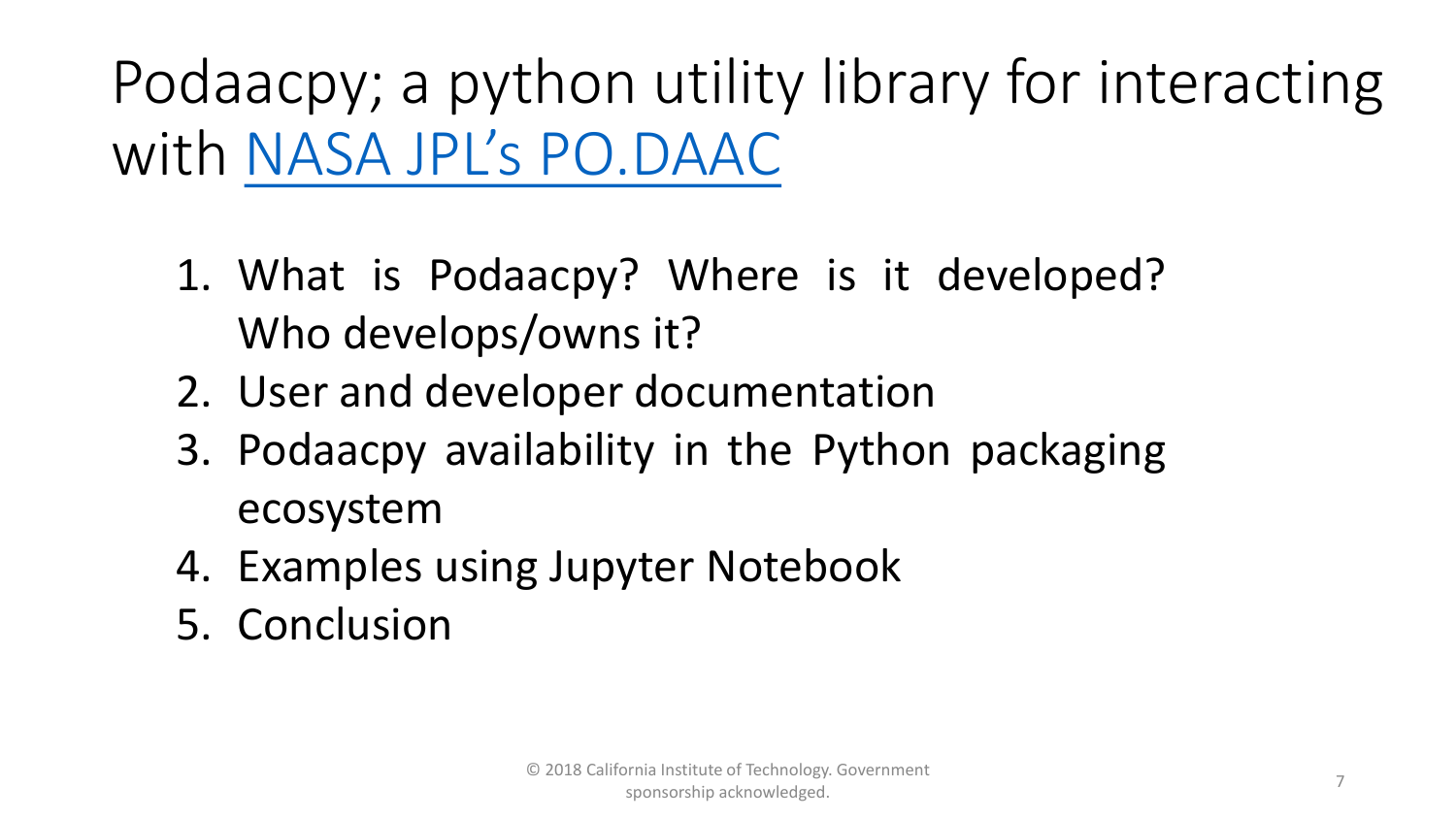- 1. Although Webservices are programming language agonistic, not everyone knows the tooling, and not everyong likes using the command line.
- 2. Podaacpy is a user-friendly programming toolkits which lowers the barrier to interacting with PO.DAAC Webservices e.g. automating the execution of repetitive tasks such as subset and download.
- 3. With that, let's take a look at what it is and what it actually does!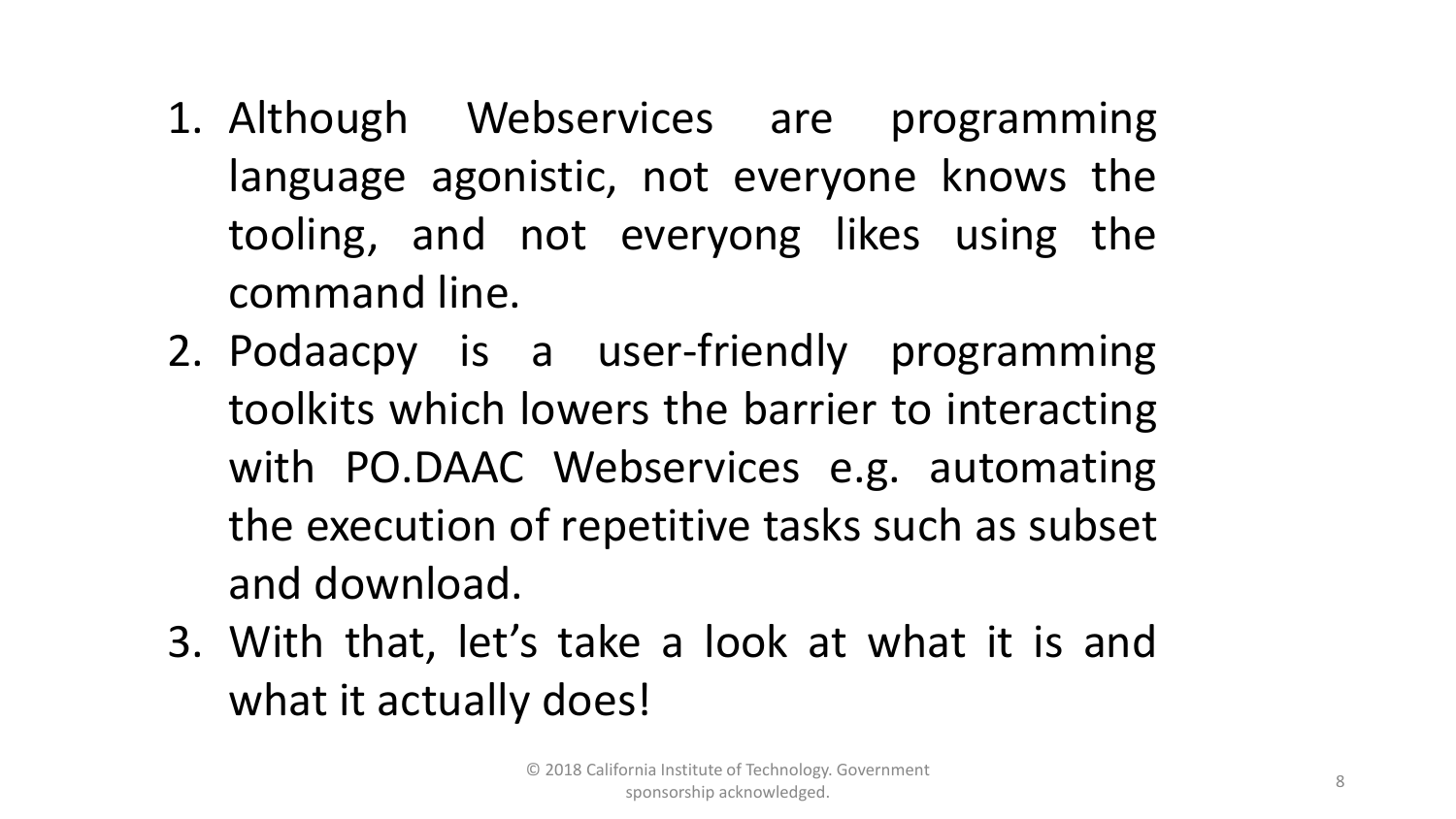- What is Podaacpy?
	- A Python toolkit for interacting with several of PO.DAAC's public facing data Webservices
- Where is it developed?
	- On Github as a community under the NASA Github organization <https://github.com/nasa/podaacpy>
- Who develops/owns it?
	- Licensed under the permissive Apache License v2.0, no-one owns the software. The community are the stewards and guide the project direction.